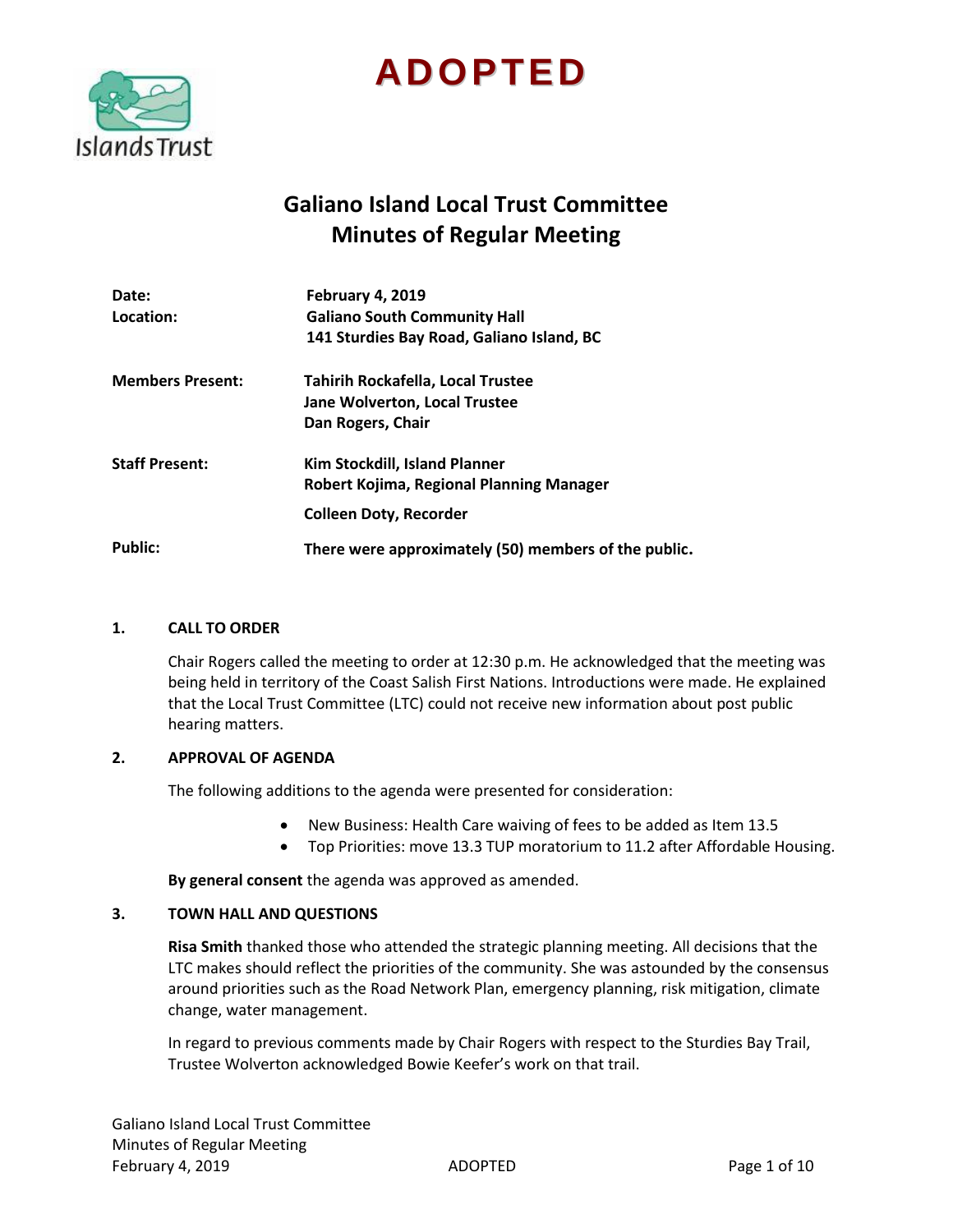**Sheila Anderson** referred to the report in the Agenda Package entitled "Protecting the Coastal Douglas-fir Zone & Associated Ecosystems" and stated she would like some higher level discussions around the *Private Managed Forest Land (PMFL) Act* in relation to providing greater protection of Coastal Douglas-Fir (CDF) areas on lands held in PMFL.

**Bowie Keefer** noted the words of the Trust mandate: "to preserve and protect the trust area and its unique amenities and environment for the benefit of residents of the trust area and of the province generally."

**Akasha Forest** questioned about the budget for the Islands Trust.

Chair Rogers said it would not be discussed at this particular meeting, but people have until February 11, 2019 to respond.

Akasha Forest saw nothing for climate change.

Chair Rogers acknowledged this concern as having been noted by others, but he indicated that climate change is covered by other items (ie: conservancy).

Akasha said she was concerned because climate change was identified by the community as a top priority. Coastal Douglas-fir is one of the most important elements to mitigating climate change.

Chair Rogers said he would take her comments back to the Executive.

**Sandy Pottle** mentions she was on the Local Planning Committee and had a role in the CDF toolkit. She would like to see continued participation in the Coastal Douglas-fir Conservation Partnership, and noted that the provincial government are not providing any funding for this.

# **4. COMMUNITY INFORMATION MEETING**

none

#### **5. PUBLIC HEARING**

none

# **6. MINUTES**

# **6.1 Local Trust Committee Minutes Dated December 3, 2108**

**By general consent** the Local Trust Committee meeting minutes of Dec. 3, 2018 were adopted as presented.

Trustee Wolverton asked staff about video recording of LTC meetings.

Staff indicated that Zoom, for example, was possible, but that there were challenges and resources involved. North Pender abandoned such an effort because of the burden on staff.

Trustee Wolverton will follow up about the possibility of live-streaming.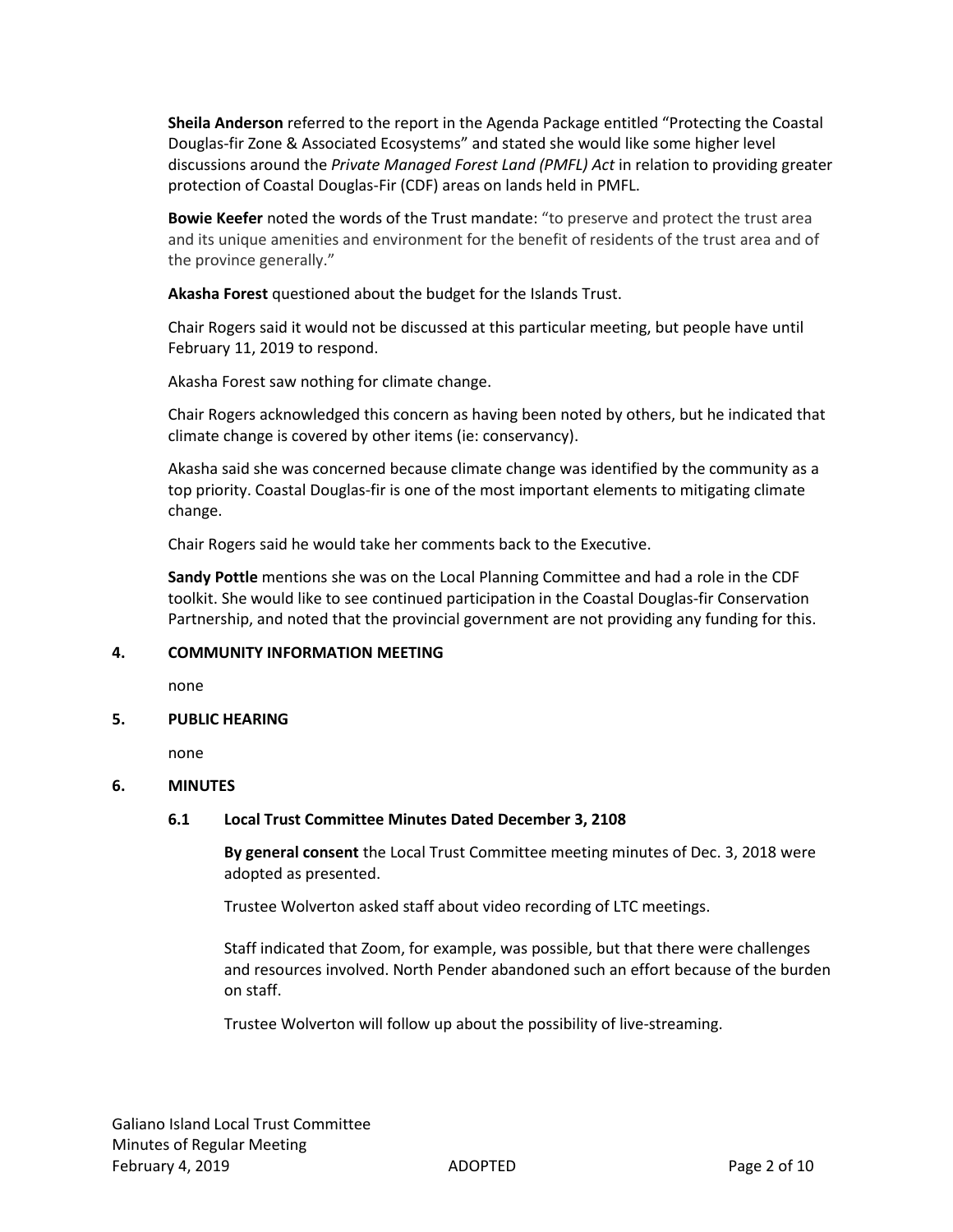# **6.2 Section 26 Resolutions Without Meeting Report Dated January 2019**

Information as presented.

# **6.3 Advisory Planning Commission Minutes Dated November 26, 2018 (for Receipt)**

# **GL-2019-001 It was Moved and Seconded,** that the Galiano Island Local Trust Meeting request that staff bring the original report on cannabis retail along with recommendations of the Advisory Planning Committee to a future Local Trust Committee meeting.

*CARRIED* 

#### **7. BUSINESS ARISING FROM MINUTES**

#### **7.1 Follow-up Action List Dated January 2019**

Information as presented.

#### **8. DELEGATIONS**

none

# **9. CORRESPONDENCE**

# **9.1 Letter Dated January 22, 2019 from L. Page re Moratorium TUP Short Term Vacation Rentals**

The letter was received and discussed under Item 11.2.

# **10. APPLICATIONS AND REFERRALS**

# **10.1 GL-RZ-2017.1 (Stevens) - Staff Report**

Staff noted that, as a continuing body, the current LTC can pick up the process and consider final adoption of Bylaws No. 265 and 266.

Comments included:

- Chair Rogers stated that the LTC has not talked about this with each other at all until today. Whatever the reason for the decision not having been approved by Resolution without Meeting (RWM), the decision was made to leave this matter to a new LTC. The Chair has read every piece of correspondence and minutes up to and including the Public Hearing but not after the Public Hearing.
- Trustee Wolverton supports the proposed bylaws but has a problem with the covenant, the maps, and alignment with the Road Network Plan. She stated that the maps are vague. She has never found one that pulled it all together, with the covenant overlaid in a way that was comprehensive.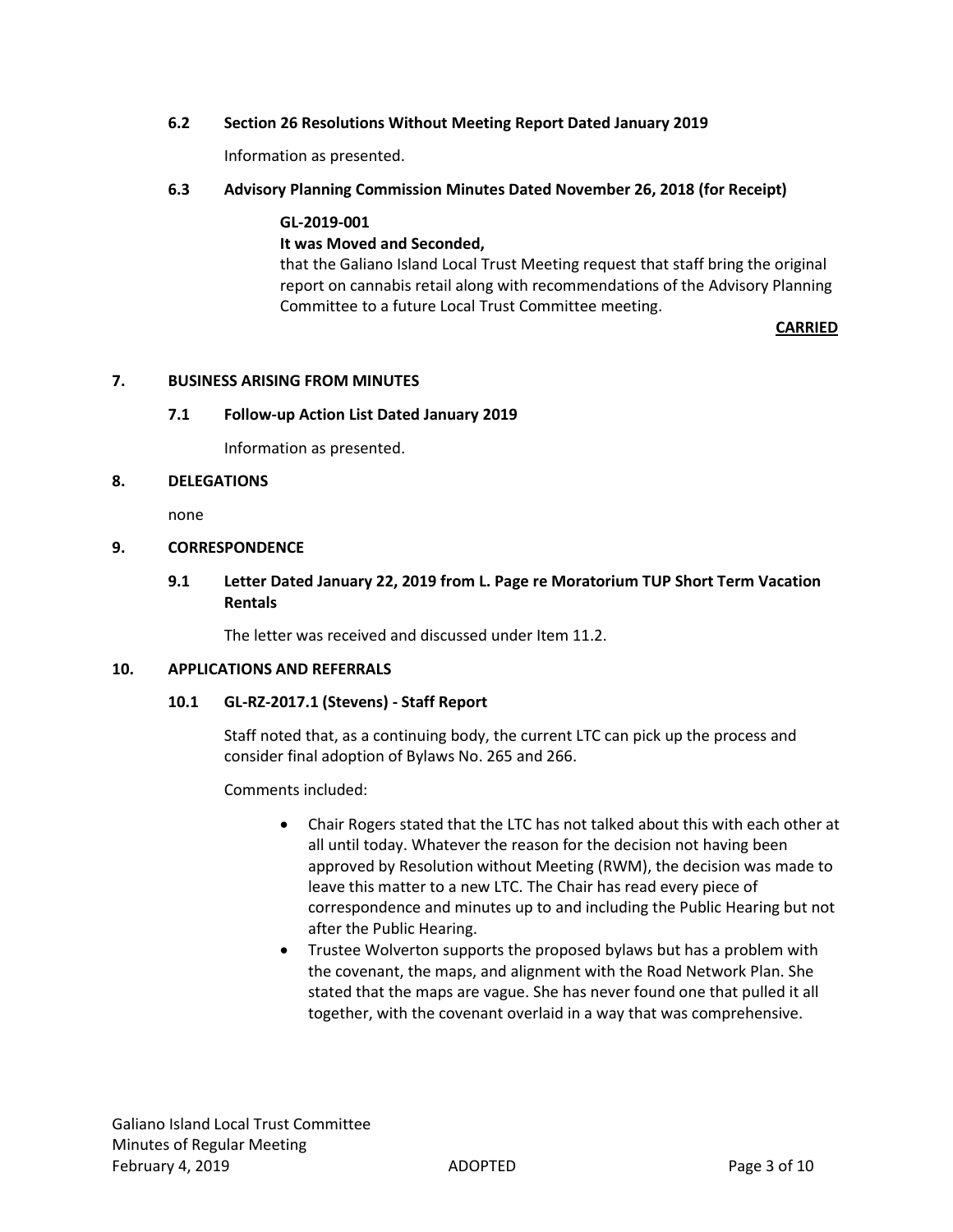- Trustee Wolverton noted that the storm of Dec. 20<sup>th</sup>, 2018 exposed vulnerabilities, while also showing community resiliency. She acknowledged the Stevens for opening the road for safety reasons. The storm demonstrated the need for secure emergency routes. At the recent strategic planning meeting (Jan. 27<sup>th</sup>), emergency access was identified as one of the top priorities.
- Trustee Wolverton enquired about the checklist. Regional Planning Manager (RPM) Kojima explained that the reason it was checked and not marked "NA" was because it provides for future extension of a bicycle path.
- The Trustees have decided to organize a meeting with emergency responders.
- Trustee Rockafella noted she would like to see the application move forward without a new Public Hearing. She had concerns or questions with the following:
	- a) Proposed road reservation on map has no connectivity. Dedicated emergency access is a necessity. She would be remiss to go ahead without securing an access road.
	- b) Financial practicality of road.
	- c) Location of road proposed.
	- d) Would like to see ecosystem mapping (Trustee Wolverton referred her to the maps).
	- e) Dedicated Statutory right-of-way;
	- f) Clarification with respect to the covenant where it states in Sec. 8.2 "from time to time.." RPM Kojima explained that if a future landowner wanted to amend a future bylaw, this phrasing meant the covenant wouldn't need to be changed too.
	- g) Clarification with respect to whether it is acceptable to go forward when the OCP states that any land rezoned for industrial activity should have frontage. RPM Kojima stated he would follow up on this matter.

Chair Roger noted that the covenant provides for future potential access as opposed to current access.

RPM Kojima summarized that concerns seem to be with the covenant. There is potential to amend the covenant with agreement of all parties. Staff could go back to the applicant and see if there is interest in amending it.

Chair Rogers noted that the end result of that conversation may be that the application may never get adopted if the covenant is not to the agreement of the LTC.

# **GL-2019-002**

# **It was Moved and Seconded,**

that the Galiano Island Local Trust Committee hold the application in abeyance and that staff be directed to work with applicant to amend the covenant to: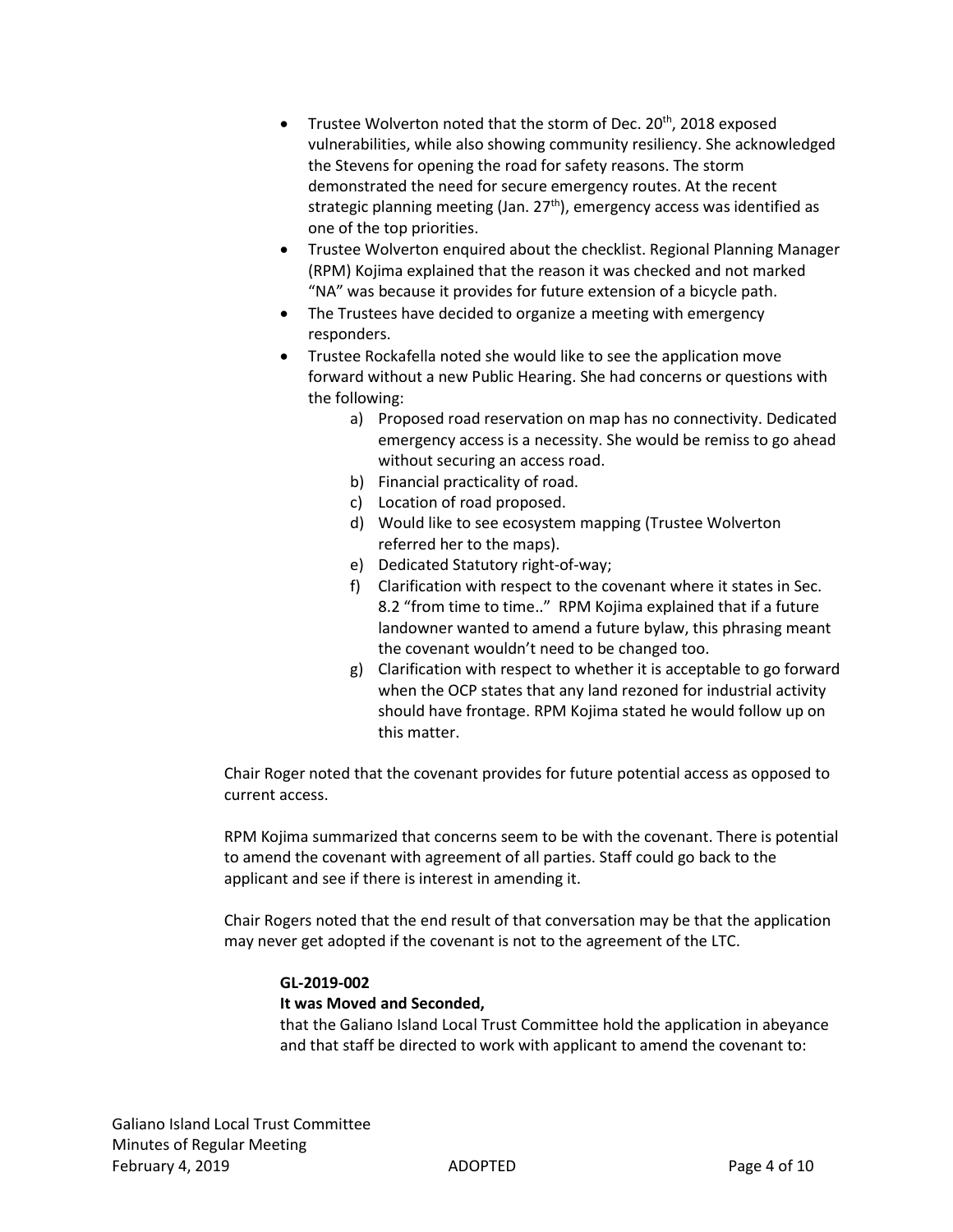- Provide connectivity between the two road reservations areas on DL 37.
- Grant a statutory right-of-way for emergency access as a condition for rezoning.
- Consider changing the location for the Georgia View extension (Road Reservation #2).

#### **CARRIED**

A break was called at 1:39 p.m.

The meeting reconvened at 1:56 p.m.

#### **10.2 GL-RZ-2005.2 (Romagnoli/Smith) - Staff Report**

Discussion ensued with respect to using the template for a sustainable forestry covenant that was used in another rezoning application (Landworks). Trustees agreed with staff that they wished to proceed with the application and not hold a new Public Hearing.

Islands Planner Stockdill noted that the applicants were in the process of finding a third party to hold the covenant. Staff indicated that the covenant would be coming back to the LTC for eventual review and adoption.

Chair Rogers requested that, when staff come back with the new covenant, they could show how the template used for the Landworks rezoning differs from the original covenant.

# **10.3 GL-RZ-2017.2 (Mignault) - Staff Report**

# **GL-2019-003**

# **It was Moved and Seconded,**

that the Galiano Island Local Trust Committee Bylaw No. 267, cited as "Galiano Island Official Community Plan Bylaw No. 108, 1995, Amendment No. 1, 2018, be adopted.

#### **CARRIED**

# **GL-2019-004**

# **It was Moved and Seconded,**

that the Galiano Island Local Trust committee Bylaw No. 268, cited as "Galiano Island Land Use Bylaw No. 127, 1999, Amendment No. 1, 2018," be adopted. **CARRIED**

# **10.4 Mayne Island Local Trust Committee Bylaws 174 & 175 Referral**

# **GL-2019-005**

# **It was Moved and Seconded,**

that the Galiano Island Local Trust Committee considers that their interests are unaffected by Mayne Island Local Trust Committee Bylaws 174 and 175.

**CARRIED**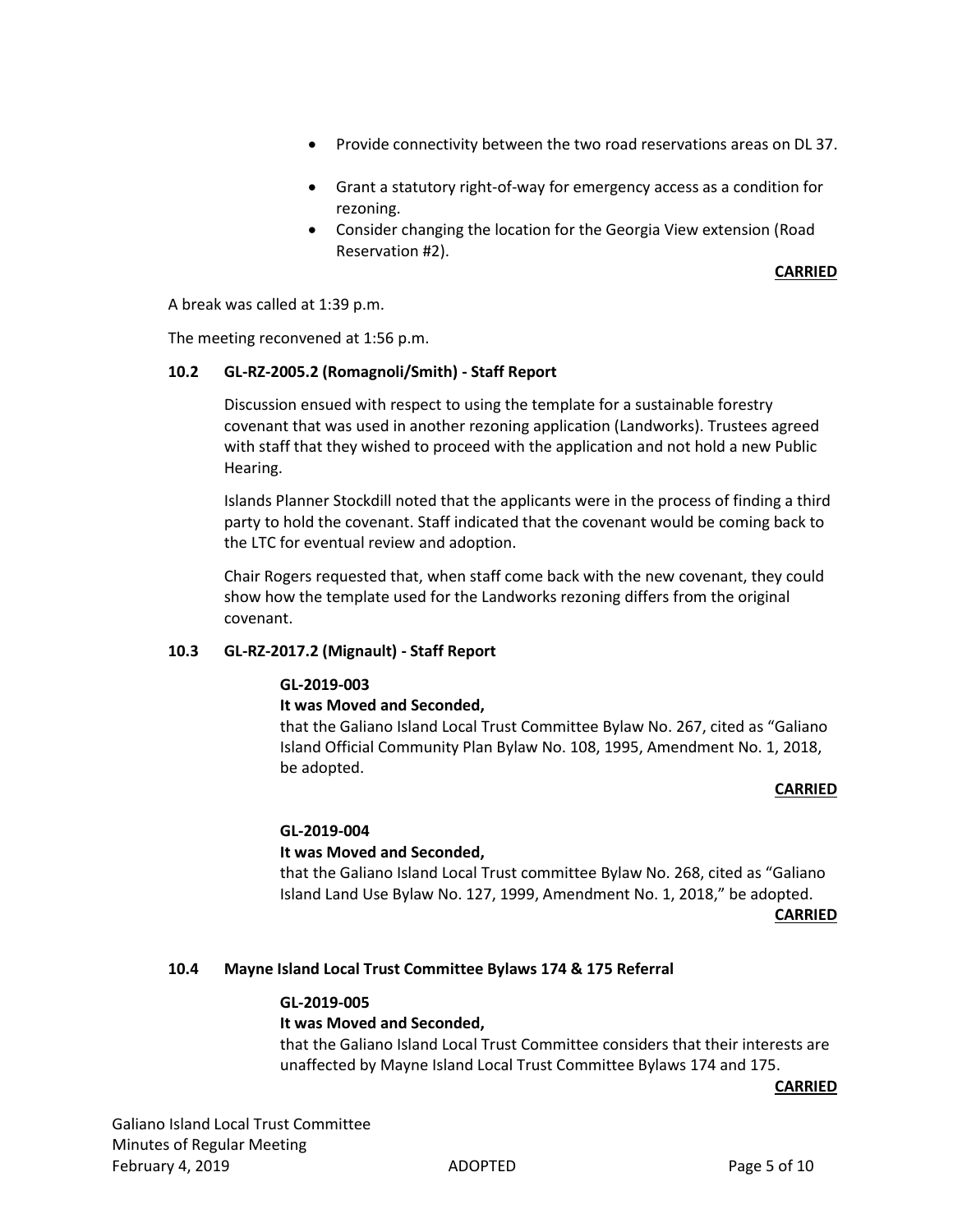# **11. LOCAL TRUST COMMITTEE PROJECTS**

# **11.1 Affordable Housing - Staff Report**

Discussion was deferred until Item 11.2.

#### **11.2 Temporary Use Permit (TUP) Moratorium – Short Term Vacation Rentals - Staff Report**

Trustee Rockafella referred to the letter with respect to Red Roof Galiano. She favours STVR's for residents of Galiano only. She expressed concerns about the Temporary Use Permit system. She cited Whistler and Tofino's efforts to reserve housing for local residents. She would like to see a registration system so that local businesses can be tracked and information gathered for a baseline report for future review, so an understanding can be gained with respect to community impacts.

Trustee Wolverton was in agreement with comments by Trustee Rockafella. She is concerned about water use and cumulative effects in neighbourhoods.

It was reported from Bylaw Enforcement (BE) that Warren Dingham could continue to deal with TUPs and decide to undertake a comprehensive review. With respect to home-based operations, BE can get a sense of how many.

LTC is under no obligation to renew TUP's when they come up for renewal. Neighbours are not contacted when renewals come due.

Consensus of the LTC was to let the moratorium lapse.

#### **12. REPORTS**

#### **12.1 Work Program Reports**

12.1.1 Top Priorities Report Dated January 2019

It was noted that dock review is on hold.

Trustee Rockafella stated she would like direction from Staff. Chair Rogers indicated it was the Trustees who decide their top priorities.

#### **GL-2019-006**

#### **It was Moved and Seconded,**

that the Galiano Island Local Trust Committee request staff to provide comments and recommendations on which projects to place on the Top Priorities List and options on how to proceed with each project.

#### **CARRIED**

# 12.1.2 Projects List Report Dated January 2019

Information as provided.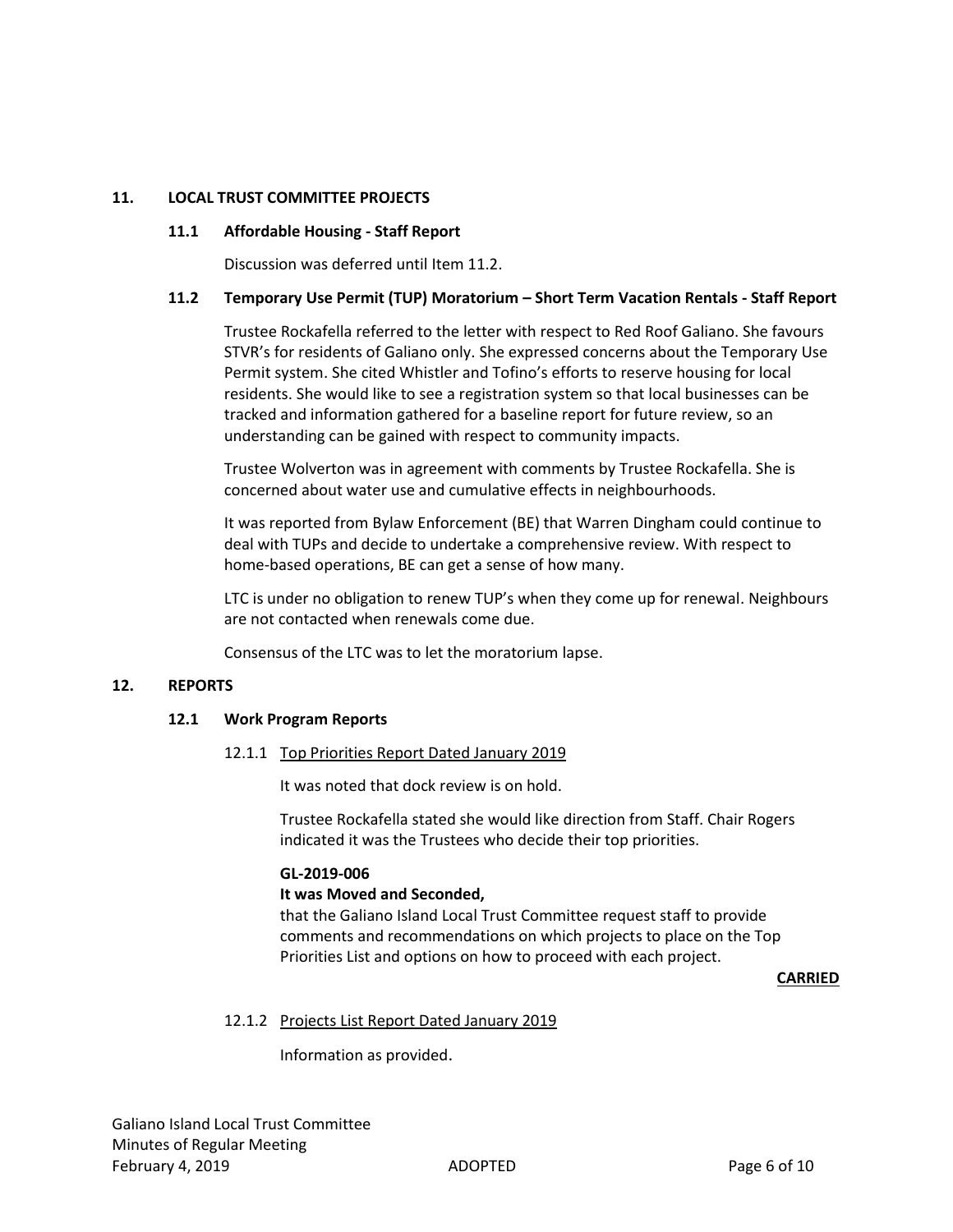# **12.2 Applications Report Dated January 2019**

Information as provided.

# **12.3 Trustee and Local Expense Report Dated November 2018**

Staff noted that money not spent (ie: dock review) goes into reserve.

# **12.4 Adopted Policies and Standing Resolutions**

Information as provided.

# **12.5 Local Trust Committee Webpage**

Staff are working to get previous groundwater reports posted on the website, at the request of the community.

# **12.6 Chair's Report**

Chair Rogers noted that Islands Trust budget consultation is ongoing. Deadline is February 11, 2019 for comment. Next Islands Trust Council meeting in March is on Gabriola. Non-domestic water users must apply for their wells by March 1, 2019. Executive committee has met about six times. In a moving ceremony, former Senior Intergovernmental Policy Advisor, Fiona MacRaild was blanketed by a Squamish Chief. Trust Council is in the process of doing strategic planning for the next four years. They are working on communications and a plan will be forthcoming. The Islands Trust office in Victoria is undergoing renovations.

# **12.7 Trustee Report**

Trustee Wolverton provided an overview of their work, which has involved: eight (8) days of orientation, lots of reading, a meeting with Director Howe, meeting with Adam Olson about the connected coast fibre optic cable, Oceans Sea Level Rise workshop, Emergency Preparedness meeting, strategic planning Special Meeting, and site visits.

Trustee Rockafella reiterated what Trustee Wolverton reported. She's maintaining the [www.TrustGaliano.com](http://www.trustgaliano.com/) website, with links to Facebook and Instagram.

# **12.8 Electoral Area Director's Report – Update**

None provided.

Chair Roberts advised Trustees that they may invite Director Howe.

# **12.9 Islands Trust Conservation Report Dated September & November 2018**

Information as provided.

# **13. NEW BUSINESS**

# **13.1 Trust Area Services Briefing re Updated Islands Trust Climate Change Web-pages**

Information as provided.

Galiano Island Local Trust Committee Minutes of Regular Meeting February 4, 2019 **ADOPTED** ADOPTED **Page 7 of 10**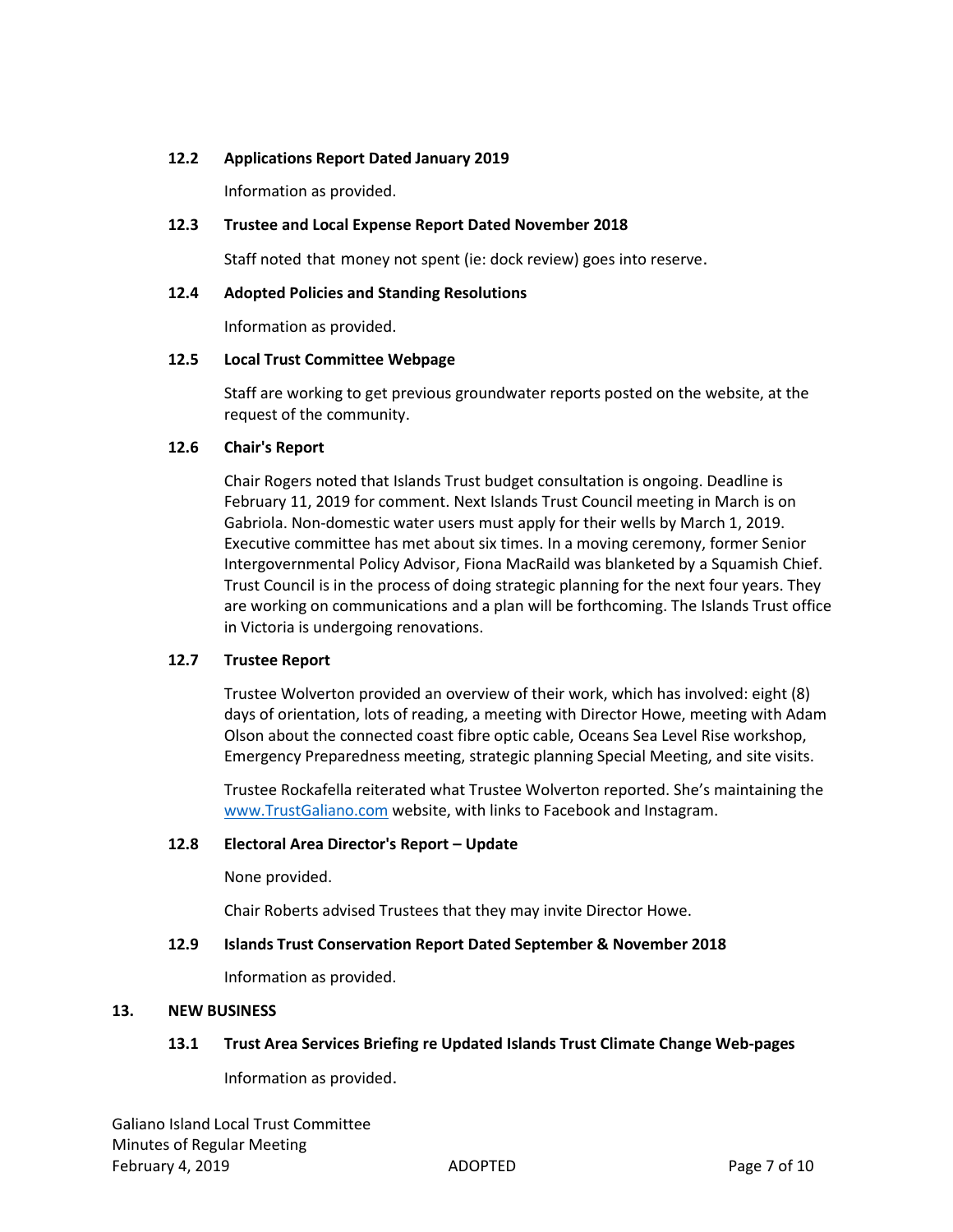# **13.2 Protecting Coastal Douglas-fir Zone - Staff Report & Tool Kit**

The report "Protection of the Coastal Douglas-fir and Associated Ecosystems: An Islands Trust Tool Kit (2018)", has been provided to every LTC. Justine Starke would like it to be a Top Priority. It is now a standing policy at another LTC; Gabriola put it on a standing resolution. Chair Rogers said he could provide the wording for the next agenda. Staff could also provide a report on its implementation at other LTC's.

Trustee Wolverton asked whether Justine Starke is available to speak on this. RPM Kojima mentions asking her.

#### **GL-2019-007**

# **It was Moved and Seconded,**

that the Galiano Island Local Trust Committee add the implementation of the report "Protection of the Coastal Douglas-fir and Associated Ecosystems: An Islands Trust Tool Kit (2018)" as a top priority work program item.

**CARRIED**

#### **13.3 Temporary Use Permit (TUP) Moratorium - Staff Report**

This item was discussed under 11.2.

# **13.4 Galiano Ben Amendment Bylaw No. 269 - Staff Report & Bylaw**

#### **GL-2019-008**

# **It was Moved and Seconded,**

that the Galiano Island Local Trust Committee Bylaw 269, cited as "Galiano Island Local Trust Committee Bylaw Enforcement Notification Bylaw No. 228, 2011, Amendment No. 1, 2018", be read a first time.

#### **CARRIED**

# **GL-2019-009**

# **It was Moved and Seconded,**

that the Galiano Island Local Trust Committee Bylaw 269, cited as "Galiano Island Local Trust Committee Bylaw Enforcement Notification Bylaw No. 228, 2011, Amendment No. 1, 2018", be read a second time.

#### **CARRIED**

# **GL-2019-010**

# **It was Moved and Seconded,**

that the Galiano Island Local Trust Committee Bylaw 269, cited as "Galiano Island Local Trust Committee Bylaw Enforcement Notification Bylaw No. 228, 2011, Amendment No. 1, 2018", be read a third time.

**CARRIED**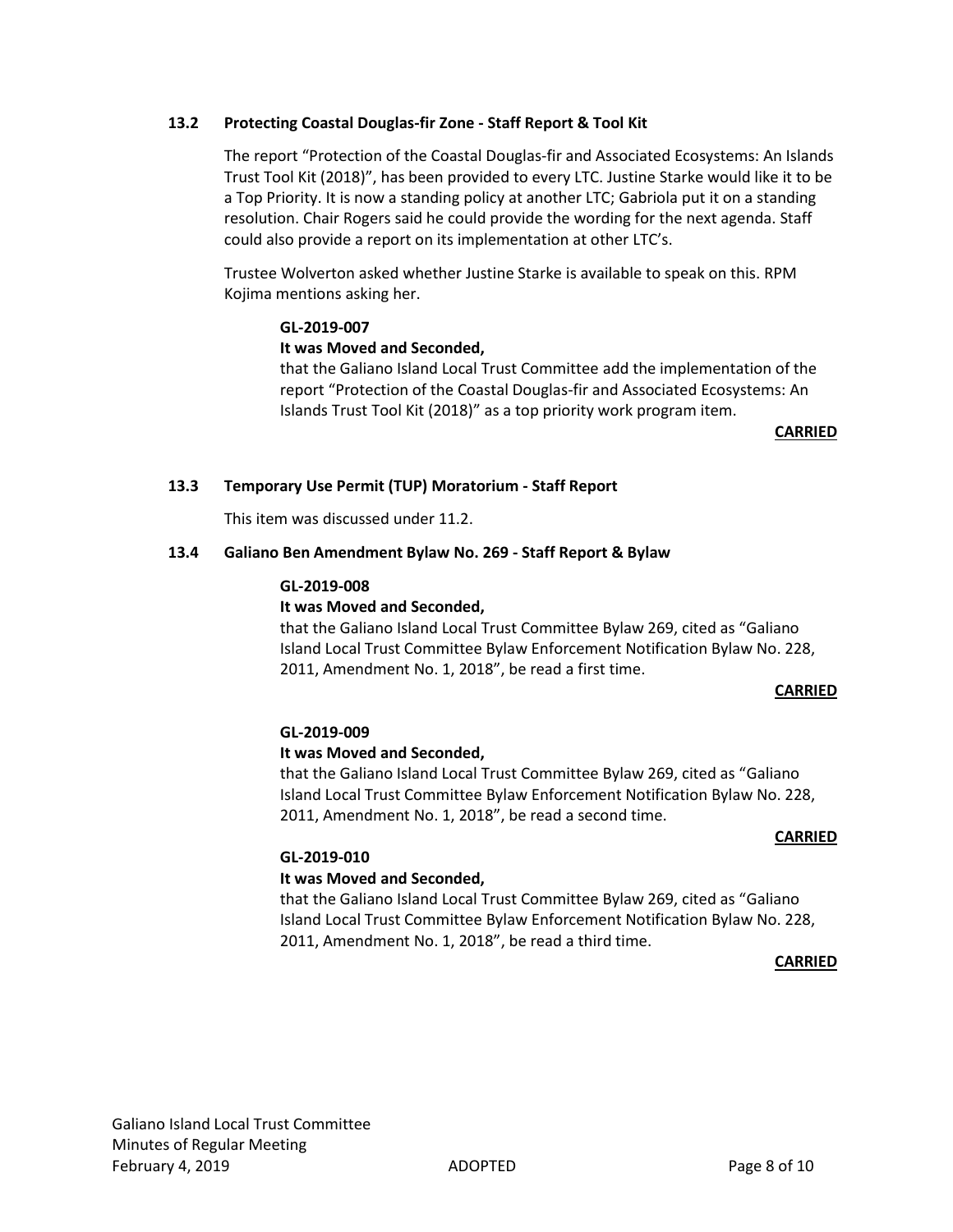# **GL-2019-011**

# **It was Moved and Seconded,**

that the Galiano Island Local Trust Committee Bylaw 269, cited as "Galiano Island Local Trust Committee Bylaw Enforcement Notification Bylaw No. 228, 2011, Amendment No. 1, 2018", be forwarded to the Secretary of the Islands Trust for approval by the Executive Committee.

#### **CARRIED**

# **13.5 Health Care Fee Waiver**

Trustee Wolverton requested whether it were possible to waive the application fees for the Health Care Society. RPM Kojima said that Executive Committee can refund the fees. A form is required. RPM Kojima stated he would forward the policy to the LTC.

#### **14. UPCOMING MEETINGS**

# **14.1 Next Regular Meeting Scheduled for March 4, 2019 at the South Community Hall, Galiano Island**

A break was convened at 3:15 p.m.

The meeting reconvened at 3:20 p.m.

#### **15. TOWN HALL**

**Bowie Keefer** referred to the island and inter-island trail networks, and the idea of a trail network from Galiano to Nanaimo, with matching contributions from the province, including, possibly, for widening roads for safe bikeway and the east side road. He felt it was achievable. He stated we were in the slowly thawing stages of a conflict that has been ongoing for a few decades. He was looking for opportunities for "maximum uplift," the greatest benefits for people on the island.

**Sheila Anderson** referred to the Staff Report on the APC Affordable Housing Report, recommendation No. 7.1.3 and the comment by staff which was "not applicable." Anderson noted they had been told by the previous chair that Trust Council was discussing business licenses.

Chair Rogers confirmed the issue had been later dropped by TC.

**Ms. Anderson** suggested that licensing should be considered by the Islands Trust so that communities can have some control.

**Sheila Anderson** expressed disappointment that the CDF report made no reference to PMFL's impacts. RPM noted a discussion of PMFL on page 25 in the CDF toolkit (p. 137 of agenda package).

**Jenna Falk** stated she would like the author of the CDF toolkit to attend.

**Sandy Pottle** noted that, for TUP's for STVR's, there's an option to extend the moratorium. She also noted the importance of looking at the CDF toolkit with a view to how Galiano is impacted.